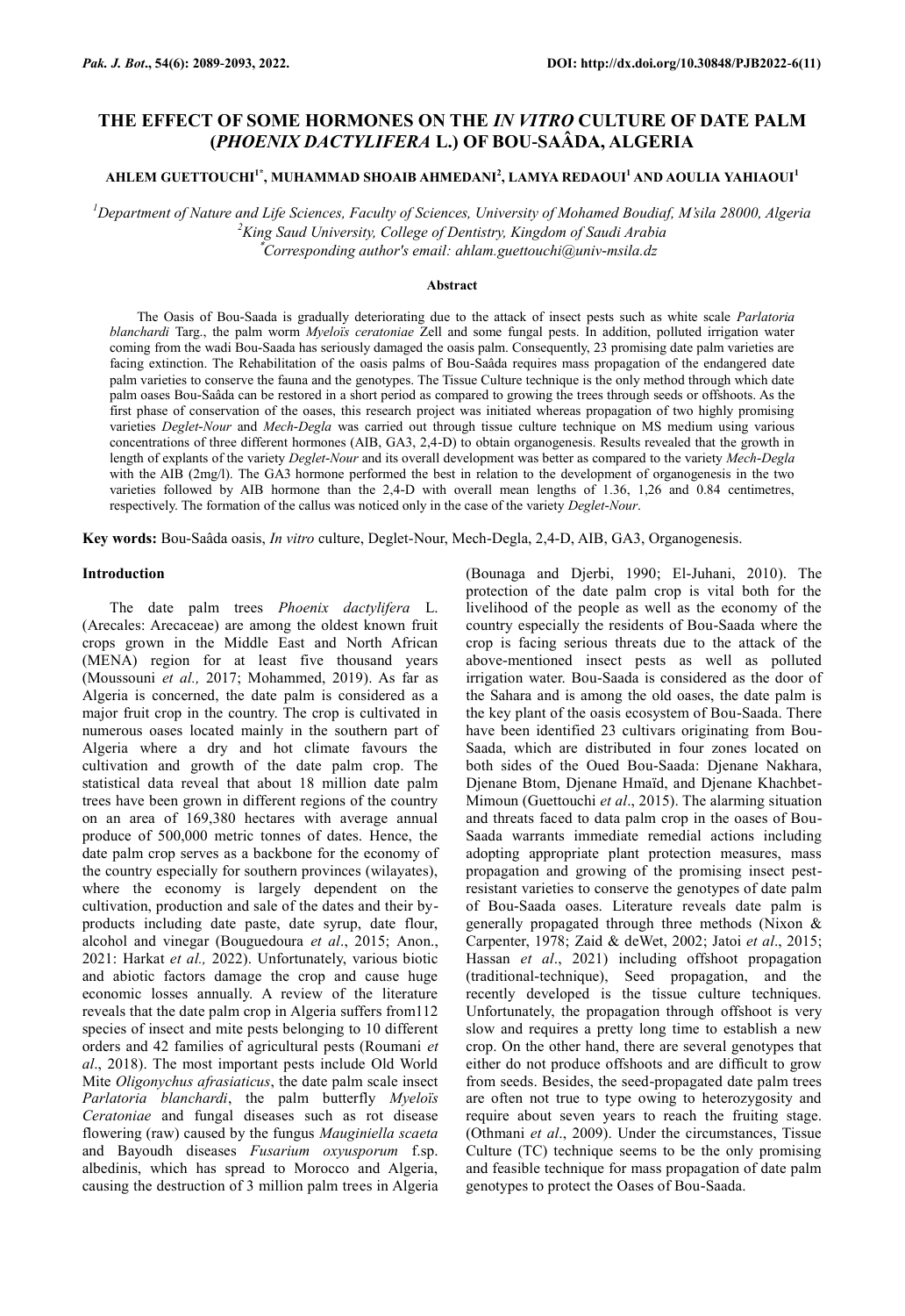Since the 1970s, rigorous work has been carried out for micro-propagation of date palm using organogenesis and somatic embryogenesis techniques (Ammar & Benbadis, 1977; Tisserat, 1979; Drira & Benbadis, 1985; El-Hadrami *et al*., 1995; El-Hadrami *et al*., 2009, AlKhateeb, 2008; Othmani *et al*., 2009; Zayed *et al.*, 2016). The studies have revealed that apical meristems and auxiliary buds may be used to achieve organogenesis, whereas plant parts such as young leaves, shoots, rachilla and such other meristematic tissues can be used to achieve embryogenesis. It has also been found that date palm propagation through tissue culture depends upon a lot of internal and external factors including the genotypes of cultivars, growth media, temperature, humidity and optimal growth conditions which vary from one cultivar to the other. Generally, a period of 6 years is required to reach production through the use of the Tissue Culture technique, whereas two more years are required to produce the cultivars on a commercial scale. Although progenies produced through the tissue culture techniques represent characteristics similar to those produced from offshoot propagation, yet the tissue culture progenies may exhibit somaclonal variation (off-types). The somaclonal variation represents numerous typical phenotypes, such as variations in the structure of leaves, variegation and diversity in colour of the leaves, as well as overall growth patterns of the plants. There may be trees that exhibit abnormal floral development or even do not form inflorescences. Likewise, there may be trees that produce seedless parthenocarpic fruits. Gurevich *et al*., (2005) stated that most of the somaclonal variations, as well as the variants, can be spotted at early stages in the laboratory, yet sometimes it takes several years to detect some variations and variants after planting in the field or after flowering, setting of fruits and at the time of maturation of the trees. The occurrence of somaclonal variation in Tissue culture propagated date palms trees maybe sometimes on the higher side significantly, yet the mechanisms responsible for such variations are not clear and are still under investigation. In short, all the above literature reveals the promise of the *In vitro* tissue culture technique for propagation of date palm as compared to the conventional methods (Quiroz-Figueroa *et al*., 2006; Hassan *et al*., 2017).

**Factors of declining of palm oasis of Bou-Saada:** The decline of the Bou-Saada oasis palms is attributed to several factors. The most important factor is the attack of a number of agricultural pests, wherein the white scale *Parlatoria blanchardi* Targis is one of the most common insect pests. Apart from insect attacks, irrigation water and environmental pollution are also significant factors responsible for the deterioration of the oasis of Bou-Saada (Guettouchi *et al*., 2016). The damage has posed a serious threat to the local date palm genotypes, which are important for the region in terms of their economic importance and genetic potentials. Today the oasis palm trees are in worse condition and some of its local varieties are facing extinction (Guettouchi *et al*., 2016).

The present research project was, therefore, carried out to conserve the 23 identified date palm genotypes of the oases of Bou-Saada by their mass propagation using TC technique. In the first phase, we have selected *Deglet-Nour* and *Mech-Delga* varieties, which are of high economic importance due to their high yield and high vulnerability to extinction.

## **Materials and Methods**

**Plant material and explants preparation:** Young offshoots (2-3 years old) of date palm *Deglet-Nour* and *Mech-Degla* were detached from mother palm (Fig. 1). The explants are the fragments of the hearts of the rejections (white parts), the fragment of the rachis and small leaves. The ultimate size of the excised shoot tip was about 0.5-1 cm in width and 2-3 cm in length. Later on, we sterilized the shoot tips with sodium hypochlorite supplemented at 12°C for 20 min, rinsed thrice with distilled water under aseptic conditions.

**Initiation of cultures:** Shoot apical tips (about 3-cm length, 1-cm diameter) of offshoots were excised in small pieces (5mm length) and inoculated on MS (Murashige & Skoog, 1962) basal medium comprising of (per litre): 100 mg Myo-inositol, 30g sucrose, 3g activated charcoal and 10g agar incorporating different concentrations with 0.5, 2 and 50mg/l 2.4-D, AIB, GA3 (Table 1). The pH was adjusted at 5.7 prior to autoclaving (20min, 120°C). The cultures were kept at 25°C under dark conditions.

**Data analysis:** The measurement of the size of explants developed in the media (organogenesis) was made at the end of each week till the  $10<sup>th</sup>$  week. The results were tabulated and subjected to statistical analysis to determine the behaviour of each variety in response to different growth hormones and concentrations at different time intervals (1-10 weeks). The standard Analysis of Variance was worked out to determine the significance of independent variables on the growth of explants at a 95% level of probability using SPSS software version 23.

# **Results and Discussion**

The results of Analysis of variance presented in (Table 2) reveal statically significant response of varieties F (1, 899) =130.82, p=0.000), hormones F (2, 899)  $=65.930, p=0.000$ , Concentrations F  $(2, 899) = 6.795$ , p=0.001), Time period F (9, 899) = 22.457, p=0.000) as well as the interaction of verities and hormones F (9, 899)  $=8.554$ , p $=0.000$ ) as well as Verities and time F (9, 899)  $=$ 22.457, p=0.000). Likewise, there was found significant interaction between verities and concentrations F (2, 899)  $=$  21.880, p=0.000), verities and time F (9, 899) = 4.333,  $p=0.000$ ), hormone and Concentrations F (4, 899) = 2.767, p=0.026), hormone and time F (18, 899) =2.098, p=0.005) as well as among verities, hormone and concentration F  $(4, 899) = 5.911$ , p=0.000). The results further revealed that there was found no significant interaction between concentrations and Time as well as among Verities-Hormones-Time, Varity-Concentrations- Time, hormonesconcentrations-time and verities-hormonesconcentrations-times at 0.5% level of confidence.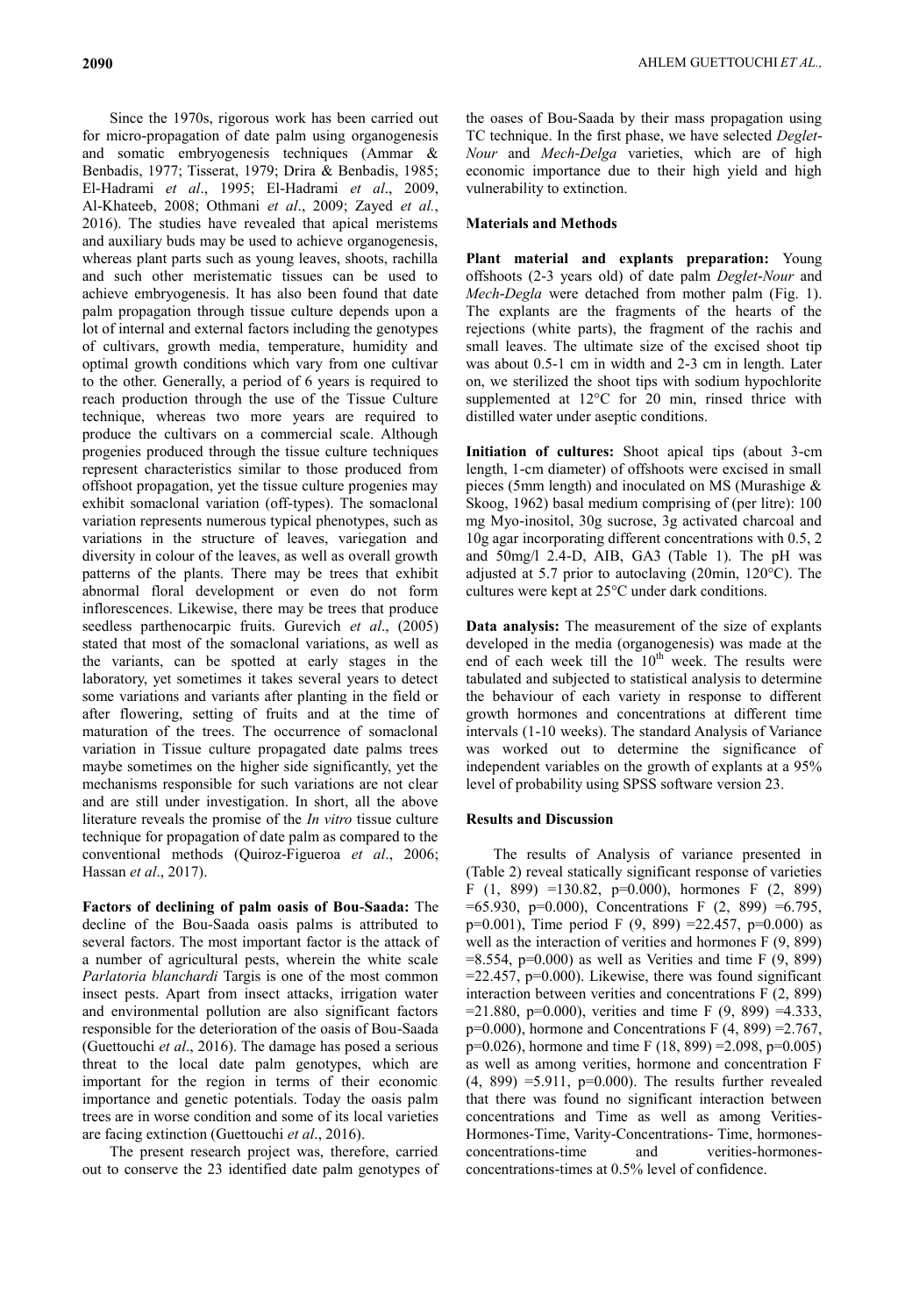

Fig. 1. Stages of harvesting date palm explants (S1-S4).



**(Fig. 2a**) Development of *Deglet-Nour* explant at concentration 2 mg/l of 2,4-D after six weeks, (**Fig. 2b**) Development of *Deglet-Nour* explant at concentration 2 mg/l of GA3 after seven weeks, (**Fig. 2c**) Development of *Deglet-Nour* explant at concentration 50 mg/l of GA3. after ten weeks. (**Fig. 2d**) Development of *Mech-Degla* at concentration 0.5 mg/l of GA3 after ten weeks.

A perusal of the mean values indicated that the maximum growth was recorded in the case of variety *Deglet-Nour* with an overall mean size of 1.38 cm followed by *Mech-Degla* with an overall mean length of 0.93 cm. As far hambones are concerned maximum growth was visible in the case of GA3 with a mean score of 1.36 cm followed by AIB and 2,4-D with overall mean lengths of 1.26 and 0.84 cm, respectively. As far as the impact of different concentrations of hormones on organogenesis or somatic embryogenesis of the two verities is concerned, maximum growth was recorded in media with 0.5mg/l concentrations of the hormone measuring an overall mean length of 1.15 cm followed by 2m/l and 50mg/l concentrations, respectively. The time factor proved a decisive factor in the organogenesis and somatic embryogenesis of the two verities. There was found a positive correlation between the length of the embryonic plant and the time period (Fig. 2a, Fig. 2b, Fig. 2c, Fig. 2d).

According to the results stated above, it has been observed that the low concentrations of hormones (0.5 and 2mg/l) resulted in organogenesis whereas the high concentration (50 mg/l) lead to embryogenesis. In general low concentration of the growth hormones and regulators leads to organogenesis and consequently, the callus phase is avoided. The findings are in line with the previous work accomplished by Rathore *et al*., 2011 and 2014. Direct regeneration of vegetative buds minimizes the risk of somaclonal variation among regenerants. (Abahmane, 2011). According to Bhan *et al*., (2013; Al-Khayri & Naik, 2017) *In-vitro* organogenesis is the promising technique to control the problem of somaclonal variations as well as to obtain true-to-type date palm plants. When morphogenesis occurs (organogenesis), it maintains the changes already present in the cultured tissue or in the callus stage, but it blocks the appearance of new changes. Cells divide and organize to form a bud (Demarly & Sibi, 1996) and well-visualized structures (Rathore *et al*., 2020). The morphological response is not the same in all the explants, there was a clear and visible growth since the second week for the two varieties. Previous studies conducted in Morocco used the technique of organogenesis from young leaves of hearts of offshoot, which allows, in principle, a certain varietal validity as compared to the somatic embryogenesis technique (Azeqour *et al*., 2002). However, callus passage can induce genetic variations in the quality of fruits, level of disease resistance as well as other significant morphological and horticultural characters. (D'Amato, 1977, 1978; Khierallah *et al*., 2015). As far as the effect of time on growth is concerned, there was found a positive correlation between the two factors. The overall average growth of both varieties gradually increased from week 1 to week 10 with a mean length of 0.73 and 1.15 cm, respectively (Table 3).

**Table 1. Blueprint of the research material used.**

| <b>Verities</b>                           | Deglet-Nour                   |  |     |  |  | Mech-Degla |  |  |     |                                   |  |     |                                                  |  |  |  |  |  |
|-------------------------------------------|-------------------------------|--|-----|--|--|------------|--|--|-----|-----------------------------------|--|-----|--------------------------------------------------|--|--|--|--|--|
| <b>Hormone</b>                            | $2.4-D$<br>$\boldsymbol{AIB}$ |  | GA3 |  |  | $2.4-D$    |  |  | AIB |                                   |  | GA3 |                                                  |  |  |  |  |  |
| Concentration (mg/l)                      |                               |  |     |  |  |            |  |  |     |                                   |  |     | 0.5 2 50 0.5 2 50 0.5 2 50 0.5 2 50 0.5 2 50 0.5 |  |  |  |  |  |
| Time intervals for<br>Taking measurements |                               |  |     |  |  |            |  |  |     | Weekly upto 10 <sup>th</sup> week |  |     |                                                  |  |  |  |  |  |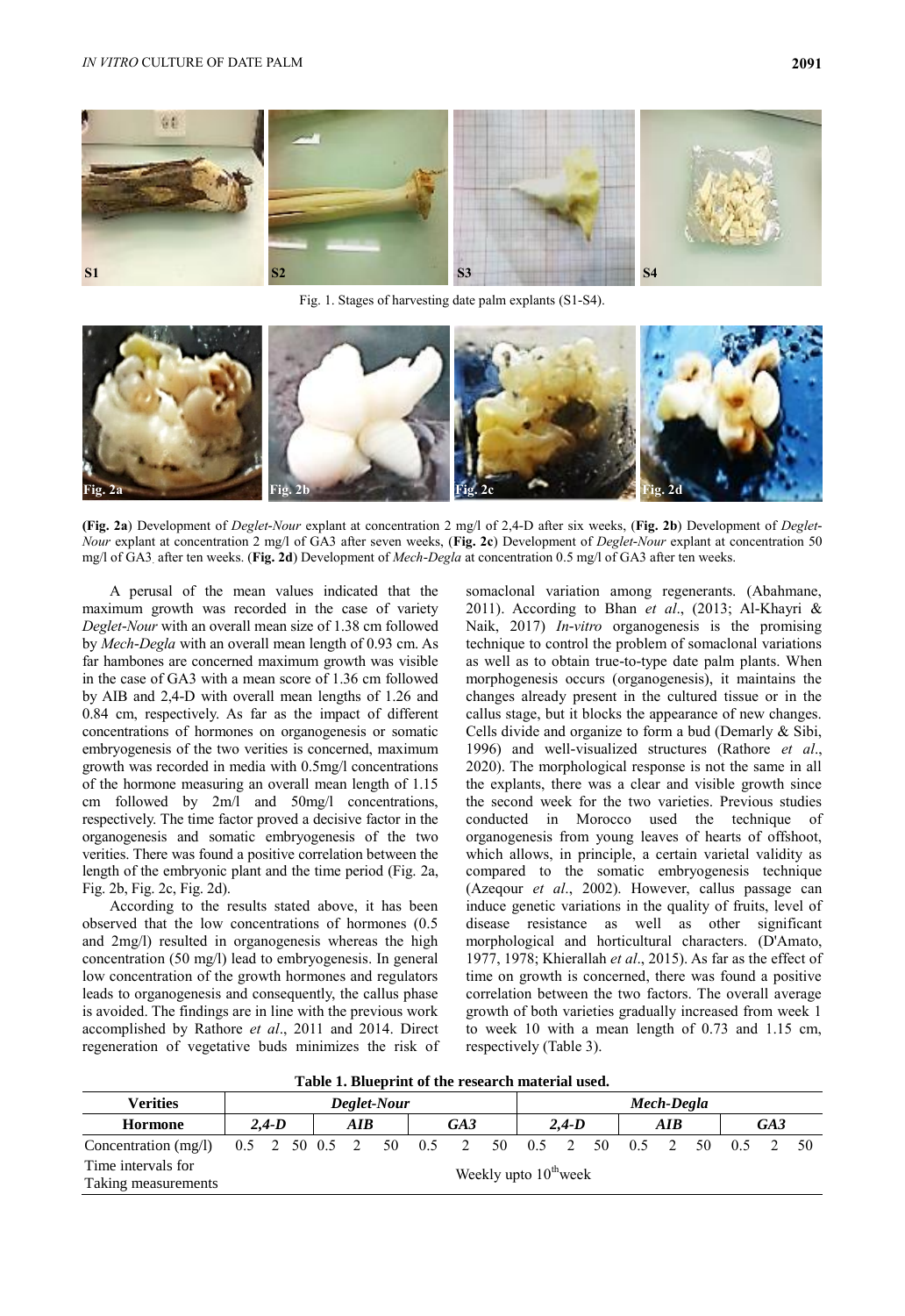| $\alpha$ and $\alpha$ and $\alpha$ and $\alpha$ and $\alpha$ and $\alpha$ and $\alpha$ and $\alpha$ and $\alpha$ and $\alpha$ and $\alpha$ and $\alpha$ and $\alpha$ and $\alpha$ and $\alpha$ and $\alpha$ and $\alpha$ and $\alpha$ and $\alpha$ and $\alpha$ and $\alpha$ and $\alpha$ and $\alpha$ and $\alpha$ and $\alpha$ |                |             |          |       |  |  |  |  |
|----------------------------------------------------------------------------------------------------------------------------------------------------------------------------------------------------------------------------------------------------------------------------------------------------------------------------------|----------------|-------------|----------|-------|--|--|--|--|
| <b>Source</b>                                                                                                                                                                                                                                                                                                                    | df             | Mean square | F        | Sig.  |  |  |  |  |
| <b>Corrected model</b>                                                                                                                                                                                                                                                                                                           | 179            | 1.616       | 3.898    | 0.000 |  |  |  |  |
| Intercept                                                                                                                                                                                                                                                                                                                        |                | 1430.991    | 3452.194 | 0.000 |  |  |  |  |
| Varieties                                                                                                                                                                                                                                                                                                                        |                | 54.228      | 130.823  | 0.000 |  |  |  |  |
| hormone                                                                                                                                                                                                                                                                                                                          | 2              | 27.329      | 65.930   | 0.000 |  |  |  |  |
| Concentration                                                                                                                                                                                                                                                                                                                    | $\overline{c}$ | 2.817       | 6.795    | 0.001 |  |  |  |  |
| Time                                                                                                                                                                                                                                                                                                                             | 9              | 9.309       | 22.457   | 0.000 |  |  |  |  |
| Varity * hormone                                                                                                                                                                                                                                                                                                                 | $\overline{c}$ | 0.213       | 0.514    | 0.598 |  |  |  |  |
| Varity * Concentration                                                                                                                                                                                                                                                                                                           | $\overline{c}$ | 9.069       | 21.880   | 0.000 |  |  |  |  |
| Varity * Time                                                                                                                                                                                                                                                                                                                    | 9              | 1.796       | 4.333    | 0.000 |  |  |  |  |
| hormone * Concentration                                                                                                                                                                                                                                                                                                          | 4              | 1.147       | 2.767    | 0.026 |  |  |  |  |
| hormone * Time                                                                                                                                                                                                                                                                                                                   | 18             | 0.870       | 2.098    | 0.005 |  |  |  |  |
| Concentration * Time                                                                                                                                                                                                                                                                                                             | 18             | 0.210       | 0.507    | 0.956 |  |  |  |  |
| Varity * hormone * Concentration                                                                                                                                                                                                                                                                                                 | 4              | 2.450       | 5.911    | 0.000 |  |  |  |  |
| Varity * hormone * Time                                                                                                                                                                                                                                                                                                          | 18             | 0.175       | 0.422    | 0.984 |  |  |  |  |
| Varity * Concentration * Time                                                                                                                                                                                                                                                                                                    | 18             | 0.333       | 0.804    | 0.698 |  |  |  |  |
| hormone * Concentration * Time                                                                                                                                                                                                                                                                                                   | 36             | 0.158       | 0.381    | 1.000 |  |  |  |  |
| Varity * hormone * Concentration * Time                                                                                                                                                                                                                                                                                          | 36             | 0.211       | 0.510    | 0.993 |  |  |  |  |
| Error                                                                                                                                                                                                                                                                                                                            | 899            | 0.415       |          |       |  |  |  |  |
| <b>Total</b>                                                                                                                                                                                                                                                                                                                     | 1079           |             |          |       |  |  |  |  |
| <b>Corrected total</b>                                                                                                                                                                                                                                                                                                           | 1078           |             |          |       |  |  |  |  |

**Table 2. Analysis of variance showing the effect of various factors on** *In vitro* **growth of date palm varieties at** *p***<0.05.**

**Table 3. Effect of Time period on the growth (mean lengths in cm) of** *Deglet-Nour* **and** *Mech-Degla.*

| Time in<br>weeks | Mean lengths (cm) | N    | Std.<br>deviation |
|------------------|-------------------|------|-------------------|
| 1.00             | 0.7315            | 108  | 0.29023           |
| 2.00             | 0.7991            | 108  | 0.28531           |
| 3.00             | 0.8916            | 107  | 0.41004           |
| 4.00             | 0.9954            | 108  | 0.49035           |
| 5.00             | 1.1324            | 108  | 0.62170           |
| 6.00             | 1.1861            | 108  | 0.66508           |
| 7.00             | 1.3065            | 108  | 0.89215           |
| 8.00             | 1.4157            | 108  | 1.01292           |
| 9.00             | 1.5352            | 108  | 1.03836           |
| 10.00            | 1.5259            | 108  | 1.05000           |
| Total            | 1.1522            | 1079 | 0.78359           |

# **Conclusion**

Date palm (*Phoenix dactylifera* L.) is one of the significant major fruit crops grown in arid regions of the Middle East and North Africa. The tree may be grown and propagated either sexually through seeds or vegetatively by using the offshoots. However, the tissue culture propagation technique has a great potential leading to rapid propagation of date palm through the two main routes somatic embryogenesis and the axillary branching technique known as organogenesis. In this research, we have multiplied *In vitro*, two varieties through their offshoot by organogenesis. Using MS medium with three concentrations of three hormones explants taken from the base of a young leaf. From our research we have the following results:

- *Deglet-Nour* gave the best result for organogenesis; Mech-degla shows better development only with AIB with a concentration equal to 2 mg/l.
- The GA3 hormone is the best for the development of organogenesis in both varieties followed by the AIB hormone then 2,4-D for all concentrations (0.5, 2, 50 mg/l);

 0.5 and 2 mg/l of the hormones AIB and GA3 promote the development of organogenesis in both varieties.

*In vitro* culture especially organogenesis is the best method to save the date palm varieties of the oasis of Bou-Saada. It is therefore recommended that the project may be continued, and all endangered date palm varieties may be propagated using tissue culture technique to conserve the date palm flora of the oasis of Bou-Saada.

# **References**

- Abahmane, L. 2011. Date Palm Micropropagation via Organogenesis. In: (Eds.): Jain, S.M., J.M. Al-Khayri, D. Johnson. Date palm biotechnology. Springer Dordrecht, pp. 69-90.
- Al-Khateeb, A. 2008. Regulation of *In vitro* bud formation of date palm (*Phoenix dactylifera* L.) cv. "Khanizi" by different carbon sources. *Biores. Technol.*, 99: 6550-6555.
- Al-Khayri, J.M. and P.M. Naik. 2017. Date palm micropropagation: Advances and applications. *Cienc. e Agrotecnologia*, 41: 347-358.
- Ammar, S. and A. Benbadis. 1977. Multiplication végétative du palmier dattier par la culture de tissus de jeunes plantes issues de semis. *C.R. Acad. Sci*., 284: 1789-1793.
- Anonymous. 2019.Faostat. Food and agriculture data. In Crop Statistics; FAO Regional Office for the Near East and North Africa: Cairo, Egypt. Available online:<http://www.fao.org/> faostat (accessed on 13 November 2021)
- Azeqour, M., Amssa and M. Baaziz. 2002. Identification de la variabilité intraclonale des vitroplants de palmier dattier de palmier dattier issus de culture *In vitro* par organogenèse: étude morphologique. *C.R. Biol.*, 325: 947-956.
- Bhan, C., P.N. Sivalingam, D. Singh and M.K. Sharma. 2013. Studies on *In-vitro* organogenesis in date palm. *Ind. J. Hort.*, 70(4): 475-479.
- Bouguedoura, N., M. Bennaceur, S. Babahani and S.E. Benziouche. 2015. Date Palm Status and Perspective in Algeria. In: (Eds.): Al-Khayri, J., S. Jain, D. Johnson. Date Palm Genetic Resources and Utilization. Springer, Dordrecht. https://doi.org/10.1007/978-94-017-9694-1\_4.